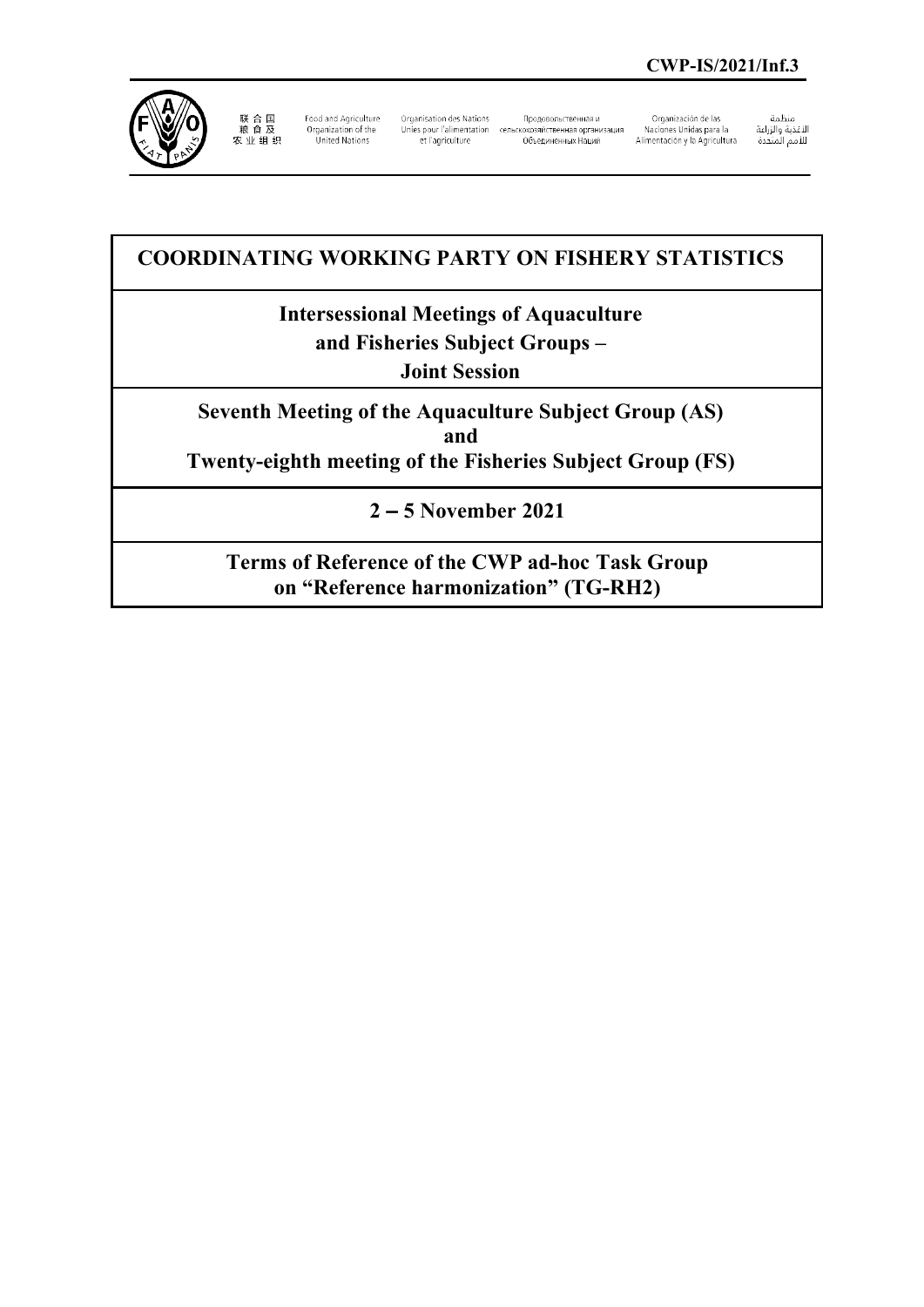# **CWP ad-hoc Task Group on "Reference harmonization" (TG-RH2)**

# **Terms of Reference Version 1.0**

### **1. Background/Context**

CWP parties collect fisheries and aquaculture statistics. However, often data do not flow among these entities and national data producers in a cohesive or standardized way. Exchange and timely submission of statistical data from national offices to the international organizations or FAO can represent a burden in particular for countries reporting to multiples institutions in various formats. Therefore, it is crucial to agree upon unified, coherent and harmonized data and metadata structures, supported by commonly used standards, definitions and concepts.

The interest and incentive of CWP parties on solving these matters have been raised and discussed during several CWP meetings. In the CWP  $25<sup>th</sup>$  session held in FAO headquarters (Rome, 2016), CWP emphasized on the need to structure and harmonize reference data to be exchanged together with the statistical datasets to enable their identification and interoperability across different organizations' databases. As such, the ad-hoc Task Group on Reference Harmonization for capture fisheries and aquaculture statistics (TG-RH) was established and launched in March 2017.

The TG-RH started with an inventory of CWP parties' data requirements and coding system for each domain (i.e. catch, effort, and aquaculture). Next, the focus was on mapping statistical concepts, codes and classification systems in alignment with international standards (e.g. CWP, ISO) in order to accommodate various inputs in global standard data structures. The TG-RH conducted several rounds of review, including a workshop with Tuna RFMOs to pilot test the standard data structure with a focus on catch and effort statistics. Outputs laid down the basis to a FAO Tuna Atlas to compile global tuna statistics. The resulting TG-RH's technical document compiled progress and detailed feedback on the CWP standard for reference harmonization from the 14 TG-RH's members [\(TG-RH technical](http://www.fao.org/fi/static-media/MeetingDocuments/cwp/cwp_26/5e.pdf)  [document\)](http://www.fao.org/fi/static-media/MeetingDocuments/cwp/cwp_26/5e.pdf). Contributions were incorporated in the [data structures.](http://www.fao.org/fi/static-media/MeetingDocuments/cwp/cwp_26/CWP-Ref-Harm-V5.0.xlsx) TG-RH recommended to review and further elaborate the CWP catch concept diagram and fishing efforts to accommodate variant definitions and concepts used by CWP parties.

The CWP 26<sup>th</sup> session meeting held in FAO headquarters (Rome, 2019), endorsed three global data structures relevant to capture fisheries: Global Capture Production, Catch, and the concepts for Catch and Effort data structure [\(Appendix 5 –](http://www.fao.org/3/ca6684en/ca6684en.pdf) Annex1 of the session report). CWP 26 identified the need:

- to develop implementation guidelines for the CWP standard for Reference Harmonization standard;
- to work on four statistical concepts (fishing effort, fishing mode, catch type and fishing area) in the Catch and Effort data structure;
- to further revise the "fishing activity information" guidelines (presented as "logbook" guidelines) and corresponding data structure; and
- to develop a coding system for water jurisdiction areas.

For this, the CWP 26 session endorsed the work's extension of the CWP standard for Reference Harmonization through a second phase and established of the ad-hoc Task Group on Reference Harmonization (TG-RH2). Related to it, the session also endorsed two ad-hoc task groups to focus on effort and catch concepts.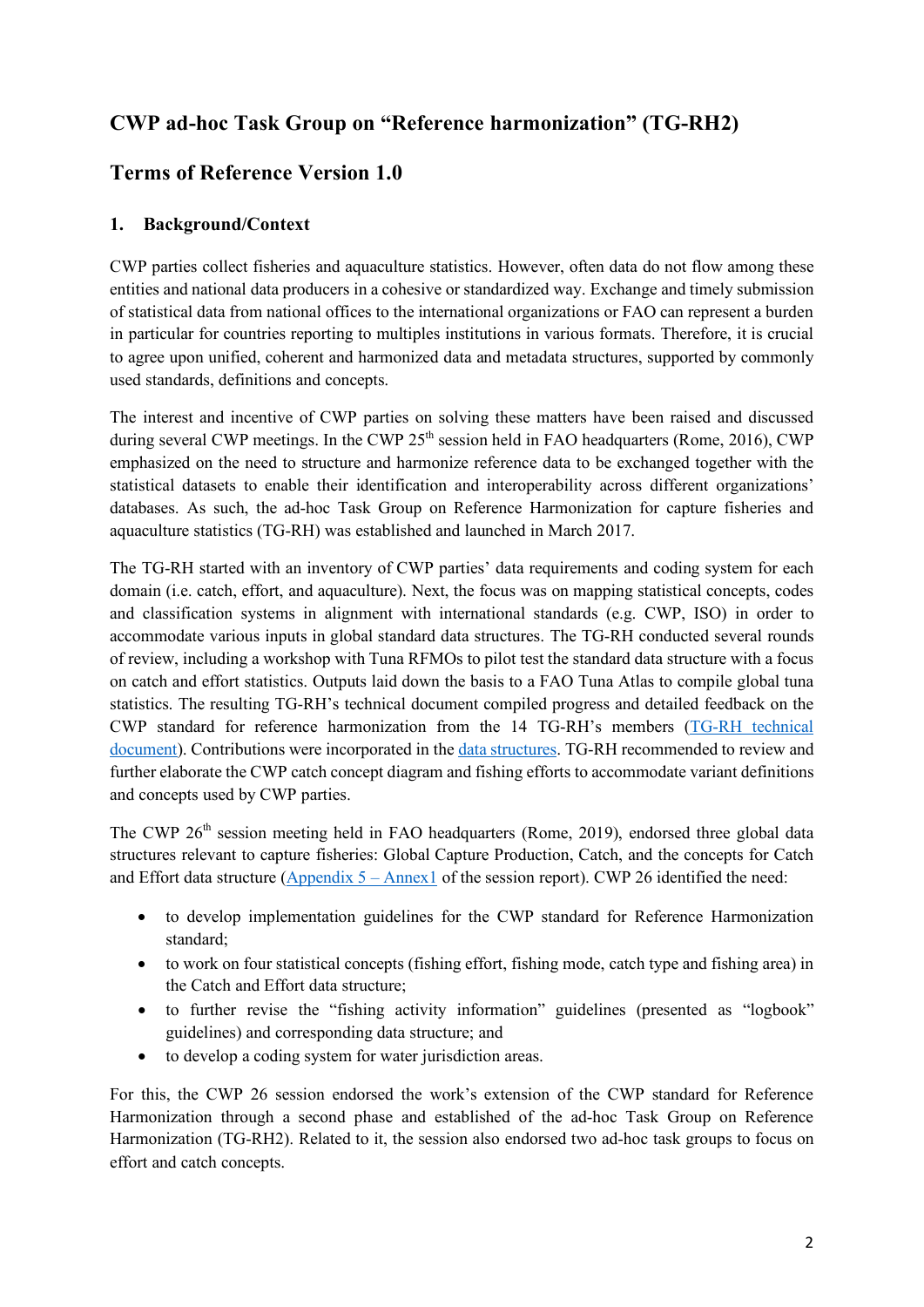CWP session also mandated FAO to develop the CWP catalogue, as a collaborative platform to disseminate the global data structures, CWP classifications and code lists used by CWP parties.

## **2. Objectives, tasks and timeframe**

The overall aim of the ad-hoc Task Group on Reference Harmonization (TG-RH2) is to develop and test standard data structures to facilitate the interoperability across different organizations' databases while simplifying automation of data and metadata exchange. Thereby it is expected that standard data structures will significantly reduce the multiple response burden in submitting data to international organizations.

The objective is to prepare the CWP standard for "fishing activity information" and few related concepts and classification systems, and to develop implementation guidelines for the endorsed CWP standard for Reference Harmonization.

The detailed tasks are:

- 1- finalize the fishing activity information guidelines and data structure;
- 2- develop coding system for water jurisdiction areas, territorial Seas and inland waters;
- 3- develop implementation guidelines of the three endorsed CWP global data structures and their disaggregation; and
- 4- develop the- CWP catalogue, and the CWP registry and arrangement of their maintenance.

The catalogue will be hosted in the CWP website and will disseminate the CWP global data structures, registry of global and regional datasets, CWP classifications, and the specific reference data made available by CWP parties (i.e. codelists and codelists mappings). It is expected that the catalogue contents will be harvested by CWP Parties, national authorities, data practitioners and scientists to facilitate data usage and exchange.

| Obj.             | <b>Tasks</b>                                                                | Provisional    |
|------------------|-----------------------------------------------------------------------------|----------------|
|                  |                                                                             | time           |
| $\overline{0}$ . | Prepare TORs and work plan and circulate to members for validation          | February 2021  |
| $\mathbf{1}$     |                                                                             | March 2021     |
|                  | Finalize ToRs and establish TG membership                                   |                |
| 2.               | Finalize the data structure and guidelines of the fishing activity          | April 2021     |
|                  | information                                                                 |                |
| 3.               | Circulate first draft of implementation guidelines of the three data        | May 2021       |
|                  | structures                                                                  |                |
| $\overline{4}$   | Develop coding system for water jurisdiction areas, territorial Seas and    | June 2021      |
|                  | inland waters                                                               |                |
| 5.               | Develop, pilot and present demo of the CWP catalogue. For instance          | June 2021      |
|                  | through dynamic fetch of reference data from FAO MDM solution               |                |
| 5.1              | Pilot test the global data structures and implementation guidelines through | June 2021      |
|                  | the FIRMS Tuna Atlas, if possible another case (e.g. the FCWC regional      |                |
|                  | database), and the CWP catalogue                                            |                |
| 5.2.             | Present advanced version of the standard, the implementation guidelines     | Intersessional |
|                  | and CWP catalogue for review and validation at the intersessional           | meeting $(IS)$ |
|                  | meeting                                                                     | Sept/Oct 2021  |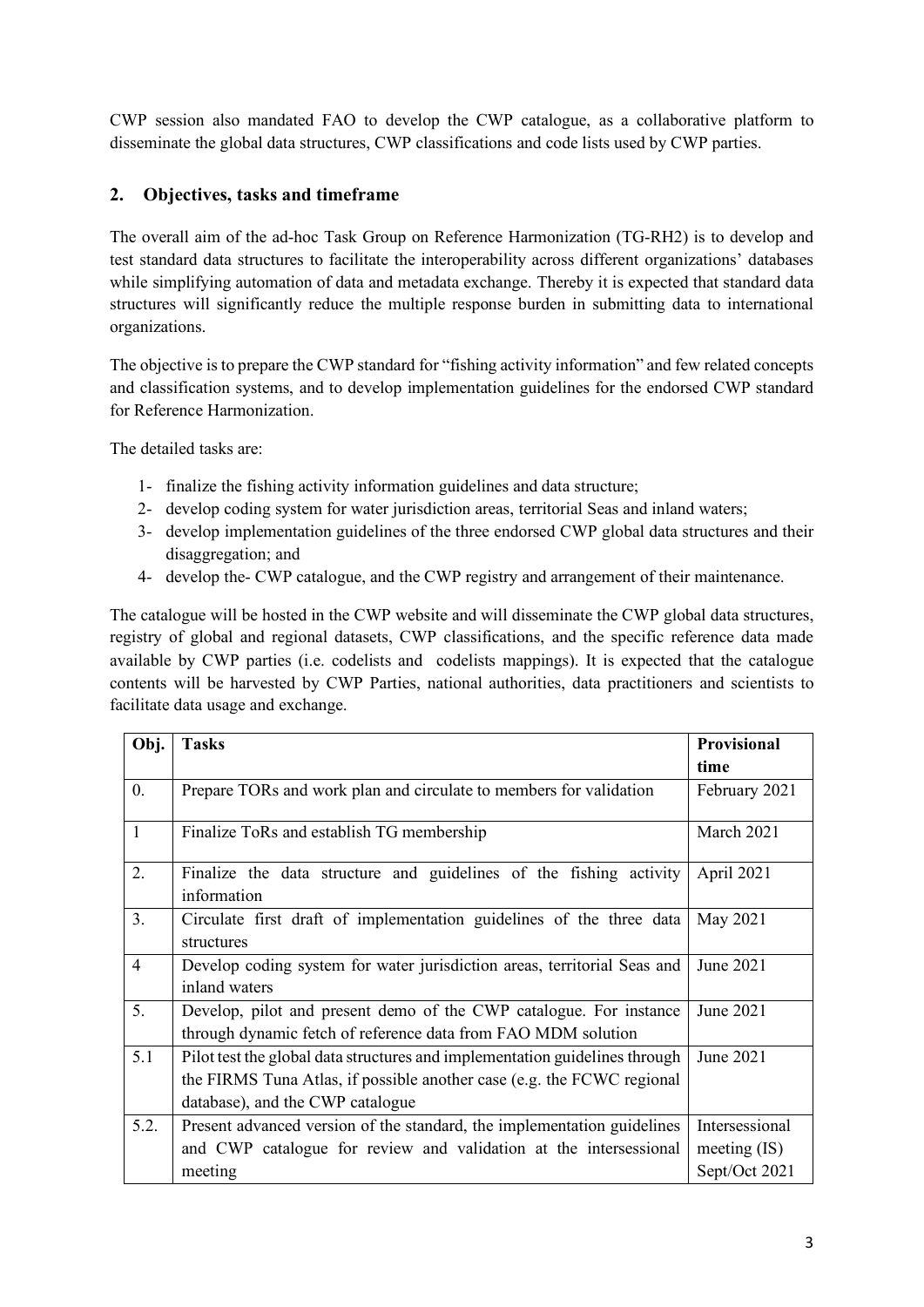| 6. | Further developments including intersessional meeting feedback and Post IS            |  |
|----|---------------------------------------------------------------------------------------|--|
|    | enlarging scope of contributions to other CWP Members, during the                     |  |
|    | second intersessional period                                                          |  |
| 7. | Incorporate outputs of ad-hoc TG on effort fishing effort and catch   Post IS         |  |
|    | concepts                                                                              |  |
| 8. | Present final version of the standard and the implementation guidelines   By mid-2022 |  |
|    | for endorsement at the CWP-27 session                                                 |  |

## **3. Organization of work**

#### **3.1. Convener**

CWP-26 identified FAO to continue to be the lead organization for TG-RH2 and FAO has advised that Aymen Charef is available to convene that TG, with the technical support of David Ramm, Emmanuel Blondel from the CWP Secretariat. Meetings will be called by the convener and supported by the CWP secretariat. FAO will act also as secretariat of the task group, provide support in ensuring the progress of work, and the development of outputs, as stipulated by the CWP work plan and these terms of reference.

## **3.2. Membership**

The CWP ad-hoc task group on Reference Harmonization (TG-RH2) is open to all CWP Parties and encourage any CWP member expressing interest to actively contribute. During CWP26 session, the following agencies mentioned their willingness to be part of this group: European Commission, FAO, GFCM, IATTC, IOTC, ICCAT, IWC, and WECAFC.

Tuna Regional Fisheries Management Organizations (tRFMOs) are more specifically welcomed to contribute to pilot test the implementation guidelines with the FIRMS tuna atlas case study.

The interested CWP parties are requested to provide the name of the person who acts as member to the Task group. As far as possible, if a member of the working group is unable to attend a meeting, she/he will nominate a substitute to attend the meeting, and inform the convener of this substitution prior to the scheduled meeting.

### **3.3. Role of group members**

The TG-RH2 will take its decisions in the spirit of consensus and cooperation. Members will decide on the detailed work plan and may propose the revision of these terms of reference for approval by the CWP chair of the fisheries subject group and the CWP secretariat.

Each individual group member is expected to participate actively to the ad-hoc task group by:

- Attending the web calls and meetings,
- Sharing knowledge and practical examples to illustrate CWP needs,
- Reviewing working documents co-prepared by the task group.

As a whole, the TG-RH2 will develop the documents fulfilling the task group objectives, including recommendations for presentation, discussion and decisions at the CWP intersessional and session meetings.